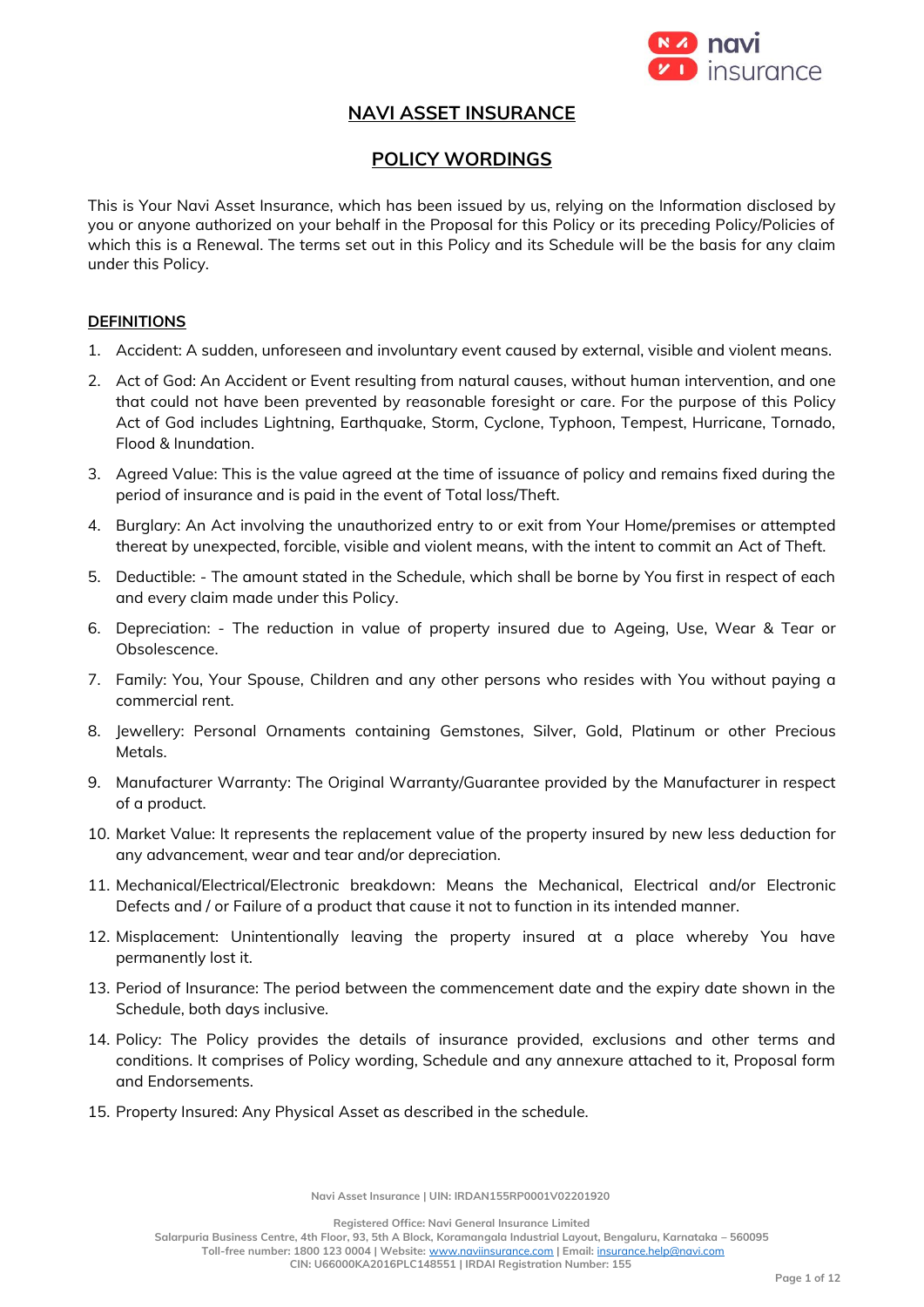

- 16. Proposal: Application form in written or electronic form furnishing all material information to us by You or any person or entity authorised by You for issuance of policy.
- 17. Proposer: Individual/ Entity who has applied for insurance.
- 18. Replacement value: It represents the cost of replacement of the property insured by new.
- 19. Schedule: This is part of Your policy. The document states the Property Insured, the period of Insurance, specific terms and conditions and the Sum insured.
- 20. Sum Insured: It means the amount shown against each item in the Schedule which is our maximum liability that We shall pay during period of insurance.
- 21. Theft: An act of directly or indirectly and illegally permanently depriving You and/or Your Family of the possession of the property insured by any person by violent or forceful means or otherwise.
- 22. Valuables: Bullion, stamp, coin or medal collections, curios, painting, work of arts, sculptures, articles of gold, silver or other precious metals and stones, fur and items of similar nature.
- 23. We/Our/Us: Navi General Insurance Limited.
- 24. You/Your: The person(s) named as Insured in the Schedule

# **SCOPE OF COVER**

We will pay You for loss or damage to the property insured during the period of insurance by any *fortuitous cause* or as mentioned in the policy schedule/endorsement maximum up to the sum insured mentioned in the schedule. We will not pay you if loss or damage is specifically excluded from the scope of this policy and/or you have not complied with the provisions, terms & conditions and limitations of the policy.

### **EXCLUSIONS**

### **Exclusions specific to the policy which cannot be waived**

We shall not be liable in respect of

- 1. Loss or Damage caused by any process of cleaning, dyeing or bleaching, restoring, servicing, wear & tear, preventative maintenance, repairing or renovation or deterioration arising from moth, vermin, insects or mildew or any other gradually operating cause.
- 2. Loss or damage to money, securities, manuscripts, deeds, bonds, bills of exchange, promissory notes, stock or share certificates, travel tickets, travellers' cheques, business books or documents.
- 3. a) Loss or damage whether directly or indirectly arising from War, Warlike operations, Act of Foreign Enemy, Hostilities (whether war be declared or not), Civil war, Rebellion, Insurrection, Civil Commotion, Military or Usurped Power, Seizure, Delay, Capture, Confiscation, Arrests, Restraints and Detainment by the order of any Government authority.

b) Any loss or damage directly or indirectly arising from Nuclear Weapons/Material/Radiations.

- 4. Consequential loss or legal liability of any kind.
- 5. Any Unexplained Loss/Damage/Disappearance of the property insured.
- 6. Loss or damage to the property insured due to unlawful act or illegal activities including criminal acts or intentional or fraudulent act by You or Your representative including family member, domestic help or staff member.
- 7. Loss or damage to the property insured due to misuse, reckless, abusive, wilful or intentional conduct associated with handling and use of the property insured.

**Navi Asset Insurance | UIN: IRDAN155RP0001V02201920**

**Registered Office: Navi General Insurance Limited Salarpuria Business Centre, 4th Floor, 93, 5th A Block, Koramangala Industrial Layout, Bengaluru, Karnataka – 560095 Toll-free number: 1800 123 0004 | Website:** [www.naviinsurance.com](http://www.naviinsurance.com/) **| Email:** [insurance.help@navi.com](mailto:insurance.help@navi.com) **CIN: U66000KA2016PLC148551 | IRDAI Registration Number: 155**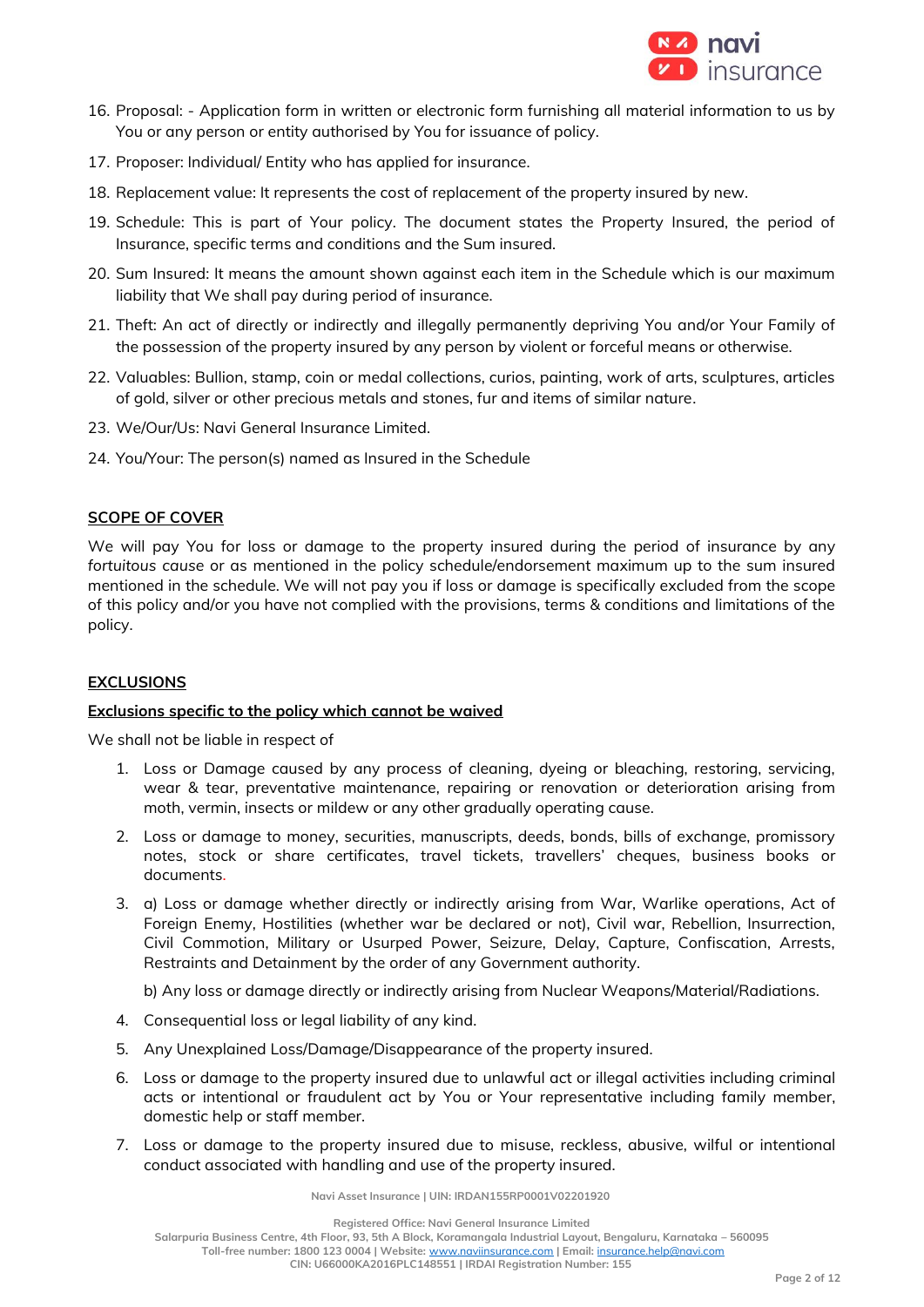

- 8. Any latent / inherent defect or Recall Campaign in the event of mass failure of the insured Item(s) or any use other than in accordance with manufacturer's recommendation or use of any accessory which has not been approved by the manufacturer with the property insured.
- 9. Any Pre-existing conditions, damages or cosmetic loss or damage including but not limited to peeling of paint, improper storage, scratches and dents that do not otherwise affect the functionality of the covered item.
- 10. Property insured with a Unique Identification Number that has been altered, defaced or removed, or has been modified to alter its functionality or capability without the written permission of manufacturer.
- 11. Any Liquid and stain damage to paintings, clothing, and home furnishing items.
- 12. Theft from any vehicle except vehicle of fully enclosed type having all the doors, windows and any other openings securely locked and properly fastened.
- 13. Loss damage directly or indirectly caused by, consisting of, or arising from: a) any functioning or malfunctioning of the internet or similar facility, or of any intranet or private network or similar facility, b) any corruption, destruction, distortion, erasure or other loss or damage to data, software, or and kind of programming or instruction set, c) loss of use or functionality whether partial or entire of data, coding, program, software, any computer or computer system or other device dependent upon any microchip or embedded logic, and any ensuing liability or failure of the Insured to conduct business d) Malfunctioning or deterioration in the performance of property insured by unauthorized software/virus, software updates.
- 14. Loss or damage covered under Manufacturer warranty.
- 15. Loss or Damage to property insured whilst in the custody of any person other than You, Your Family or Your employee.
- 16. Loss or damage to property insured due to moisture where there is no physical ingress of water and loss or damage due to heating/smoke unless there is an actual fire.
- 17. Terrorism Damage Exclusion Warranty: Notwithstanding any provision to the contrary within this insurance it is agreed that this insurance excludes loss, damage cost or expense of whatsoever nature directly or indirectly caused by, resulting from or in connection with any act of terrorism regardless of any other cause or event contributing concurrently or in any other sequence to the loss.

For the purpose of this endorsement an act of terrorism means an act, including but not limited to the use of force or violence and / or the threat thereof, of any person or group(s) of persons whether acting alone or on behalf of or in connection with any organization(s) or government(s), committed for political, religious, ideological or similar purpose including the intention to influence any government and/or to put the public, or any section of the public in fear.

The warranty also excludes loss, damage, cost or expenses of whatsoever nature directly or indirectly caused by, resulting from or in connection with any action taken in controlling, preventing, suppressing or in any way relating to action taken in respect of any act of terrorism.

If the company alleges that by reason of this exclusion, any loss, damage, cost or expenses is not covered by this insurance the burden of proving the contrary shall be upon the insured.

In the event, any portion of this endorsement is found to be invalid or unenforceable, the remainder shall remain in full force and effect.

18. Loss or damage caused by Mechanical or Electrical derangement of any item unless caused by accidental external means.

### **Exclusions specific to the policy which can be waived on additional premium**

19. Loss or damage due to Riot, Strike or Malicious Act, to the property insured.

**Navi Asset Insurance | UIN: IRDAN155RP0001V02201920**

**Registered Office: Navi General Insurance Limited Salarpuria Business Centre, 4th Floor, 93, 5th A Block, Koramangala Industrial Layout, Bengaluru, Karnataka – 560095 Toll-free number: 1800 123 0004 | Website:** [www.naviinsurance.com](http://www.naviinsurance.com/) **| Email:** [insurance.help@navi.com](mailto:insurance.help@navi.com) **CIN: U66000KA2016PLC148551 | IRDAI Registration Number: 155**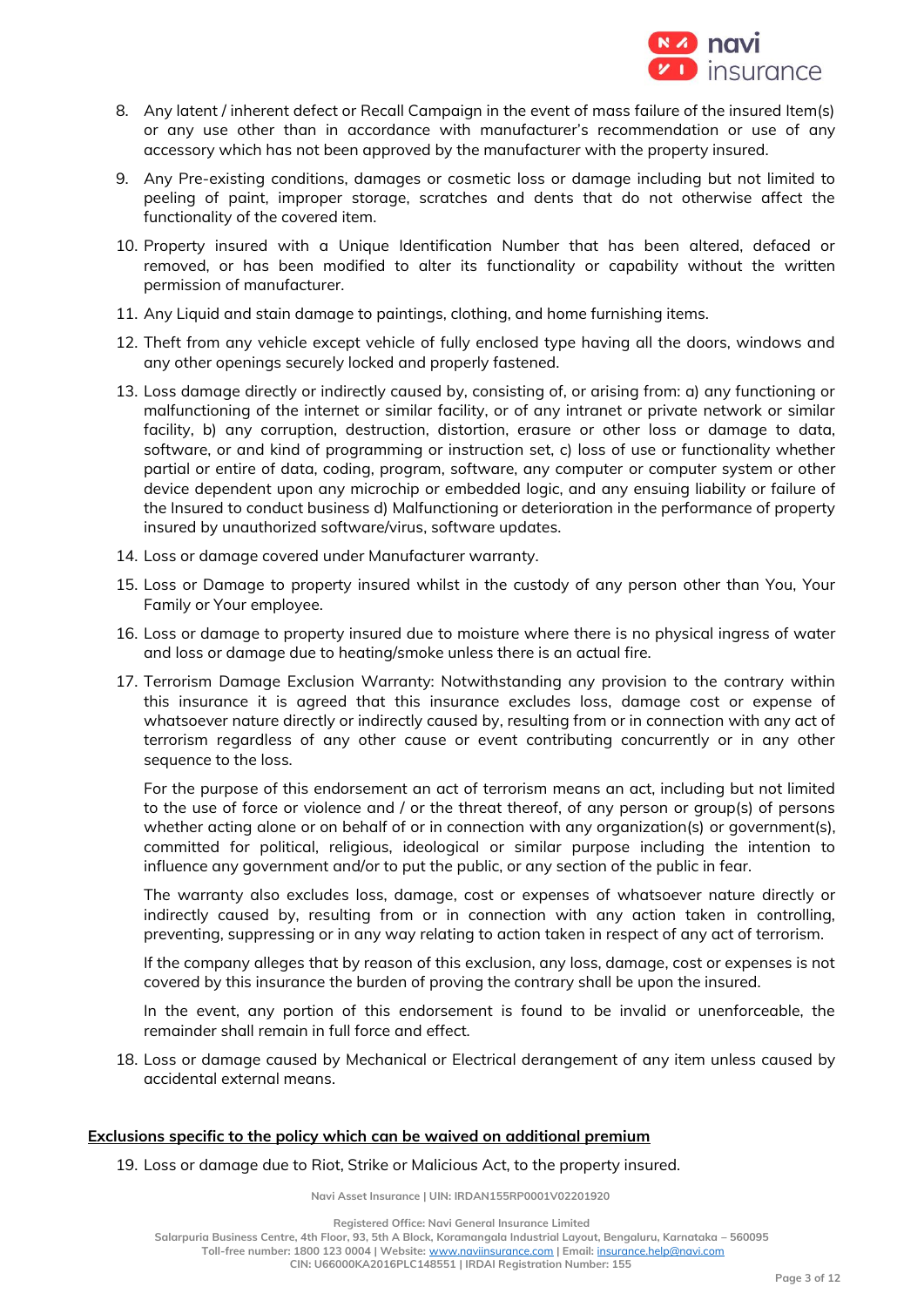

- 20. Loss or damage to Battery internal or external to the property insured.
- 21. Jewellery and Valuables kept in bank locker or any other locker.
- 22. Any loss of property insured owing to a theft or burglary from the insured premises if left unoccupied for more than 30 days.
- 23. Pair and Set: Unless specifically stated, where any item insured consists of articles in pair or set, our liability in that respect shall be restricted to the intrinsic value of any particular part or parts which may be lost or damaged without any reference to special value which such article may have as part of such pair or set.
- 24. Any loss or damage due to Misplacement of property insured.
- 25. Loss or damage caused by Electrical, Mechanical and Electronic breakdown of property insured.

#### **GENERAL CONDITIONS**

#### **Conditions Precedent/During the Contract**

- 1. Reasonable Care: You shall take all reasonable steps to safequard the property insured against any fortuitous loss.
- 2. Duty of Disclosure: This Policy shall be void and all premium paid hereon shall be forfeited to Us in the event of misrepresentation, mis description or non-disclosure of any material fact.
- 3. Condition precedent: This Policy requires fulfilment of the terms and conditions of this Policy and payment of premium. This is a precondition to any liability under the Policy.
- 4. Cancellation: We may at any time cancel this Policy, by giving 15 days' notice in writing to You at your last known address on the grounds of misrepresentation, fraud, non-disclosure of material facts or non-cooperation.

In the event of cancellation on the grounds of misrepresentation, fraud, non-disclosure of material facts, policy shall stand cancelled ab-initio and there will be no refund of premium.

In the event policy is cancelled on grounds of non-cooperation by You, the premium shall be computed in accordance with company's short period scales for the period policy has been in force, provided no claim has occurred up to the date of cancellation. In the event a claim has occurred in which case there shall be no return of premium.

You may also give a 15 days' notice in writing to Us for the cancellation of this Policy, in which case We shall retain the premium for the period this Policy has been in force at the short period scales. However, if You have made any claim on this policy before the cancellation date then no refund of premium will be given.

#### **SHORT PERIOD SCALE (FOR RETENTION OF PREMIUM)**

#### **Table A: One Year Policy**

Policies for a period of less than 12 months shall be issued/retained at the rates set out hereunder:

| For period not exceeding 15 days  | 10% of the Annual Policy Rate |
|-----------------------------------|-------------------------------|
| For period not exceeding 1 month  | 15% of the Annual Policy Rate |
| For period not exceeding 2 months | 30% of the Annual Policy Rate |
| For period not exceeding 3 months | 40% of the Annual Policy Rate |
| For period not exceeding 4 months | 50% of the Annual Policy Rate |
| For period not exceeding 5 months | 60% of the Annual Policy Rate |
| For period not exceeding 6 months | 70% of the Annual Policy Rate |

**Navi Asset Insurance | UIN: IRDAN155RP0001V02201920**

**Registered Office: Navi General Insurance Limited Salarpuria Business Centre, 4th Floor, 93, 5th A Block, Koramangala Industrial Layout, Bengaluru, Karnataka – 560095 Toll-free number: 1800 123 0004 | Website:** [www.naviinsurance.com](http://www.naviinsurance.com/) **| Email:** [insurance.help@navi.com](mailto:insurance.help@navi.com) **CIN: U66000KA2016PLC148551 | IRDAI Registration Number: 155**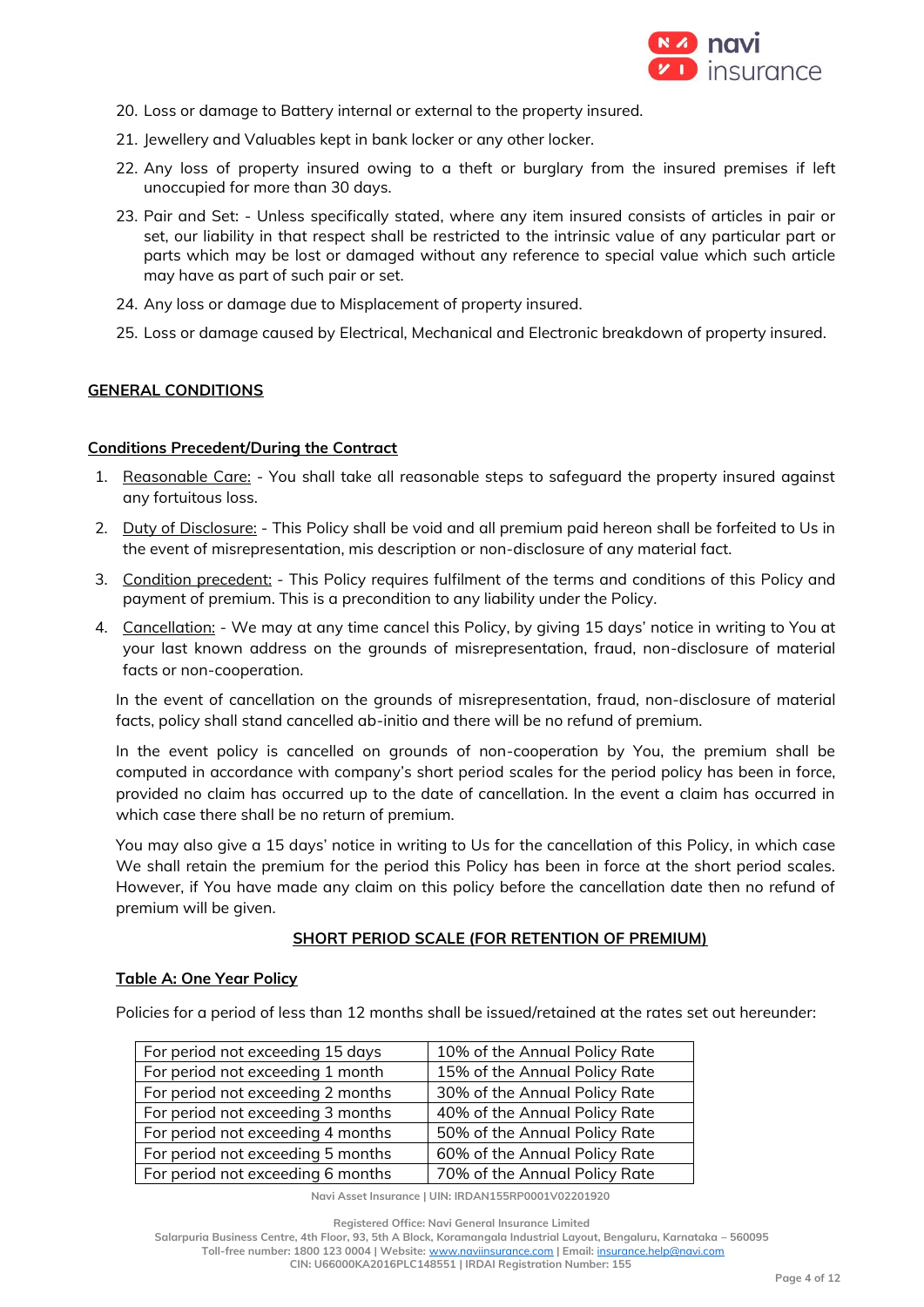

| For period not exceeding 7 months | 75% of the Annual Policy Rate |
|-----------------------------------|-------------------------------|
| For period not exceeding 8 months | 80% of the Annual Policy Rate |
| For period not exceeding 9 months | 85% of the Annual Policy Rate |
| For period exceeding 9 months     | The full Annual Policy Rate   |

## **Table B: Long Term Policy**

Policies for a period of above 12 months shall be retained at the rates set out hereunder:

| Month     | 2 Year Policy | 3 Year Policy |
|-----------|---------------|---------------|
| Up to 6   | 42%           | 32%           |
| $7 - 12$  | 64%           | 46%           |
| $13 - 18$ | 95%           | 61%           |
| $19 - 24$ | 100%          | 76%           |
| $25 - 30$ |               | 97%           |
| $31 - 36$ |               | 100%          |

- 5. Geographical Territory: The Geographical Limit of this Policy shall be Worldwide unless limited by endorsement.
- 6. Jurisdiction Clause: It is hereby declared and agreed that in case of any claim arising in respect of the property hereby insured, the same shall be settled and paid in India and further that all legal proceedings in respect of any such claim shall be instituted in a competent court in India only and claim would be paid in Indian Rupee only.
- 7. Transfer: This policy is not transferable to another person/entity in case ownership in the property is transferred during the period of insurance.

### **Conditions When a Claim Arises**

- 8. Claim Procedure:
- **A)** In the event of any circumstances likely to give rise to a claim You must:
	- (i) Intimate us as soon as reasonably possible, but in any event within 7 days of the date of the incident.
	- (ii) In the event of Burglary/Theft/Misplacement, lodge complaint with the local police immediately.
	- (iii) Take all reasonable steps to recover property insured which has been lost and protect / safeguard damaged property from further loss or damage.
	- (iv) Provide all proofs, certificates, evidence, assistance or information which We may reasonably require.
- **B)** The documents normally required to be submitted in the event of a claim are: -
- Duly completed Claim form
- Copy of FIR (in case of Burglary/ Theft)
- Estimate of loss / repairs

**Navi Asset Insurance | UIN: IRDAN155RP0001V02201920**

**Registered Office: Navi General Insurance Limited**

**Salarpuria Business Centre, 4th Floor, 93, 5th A Block, Koramangala Industrial Layout, Bengaluru, Karnataka – 560095**

**Toll-free number: 1800 123 0004 | Website:** [www.naviinsurance.com](http://www.naviinsurance.com/) **| Email:** [insurance.help@navi.com](mailto:insurance.help@navi.com) **CIN: U66000KA2016PLC148551 | IRDAI Registration Number: 155**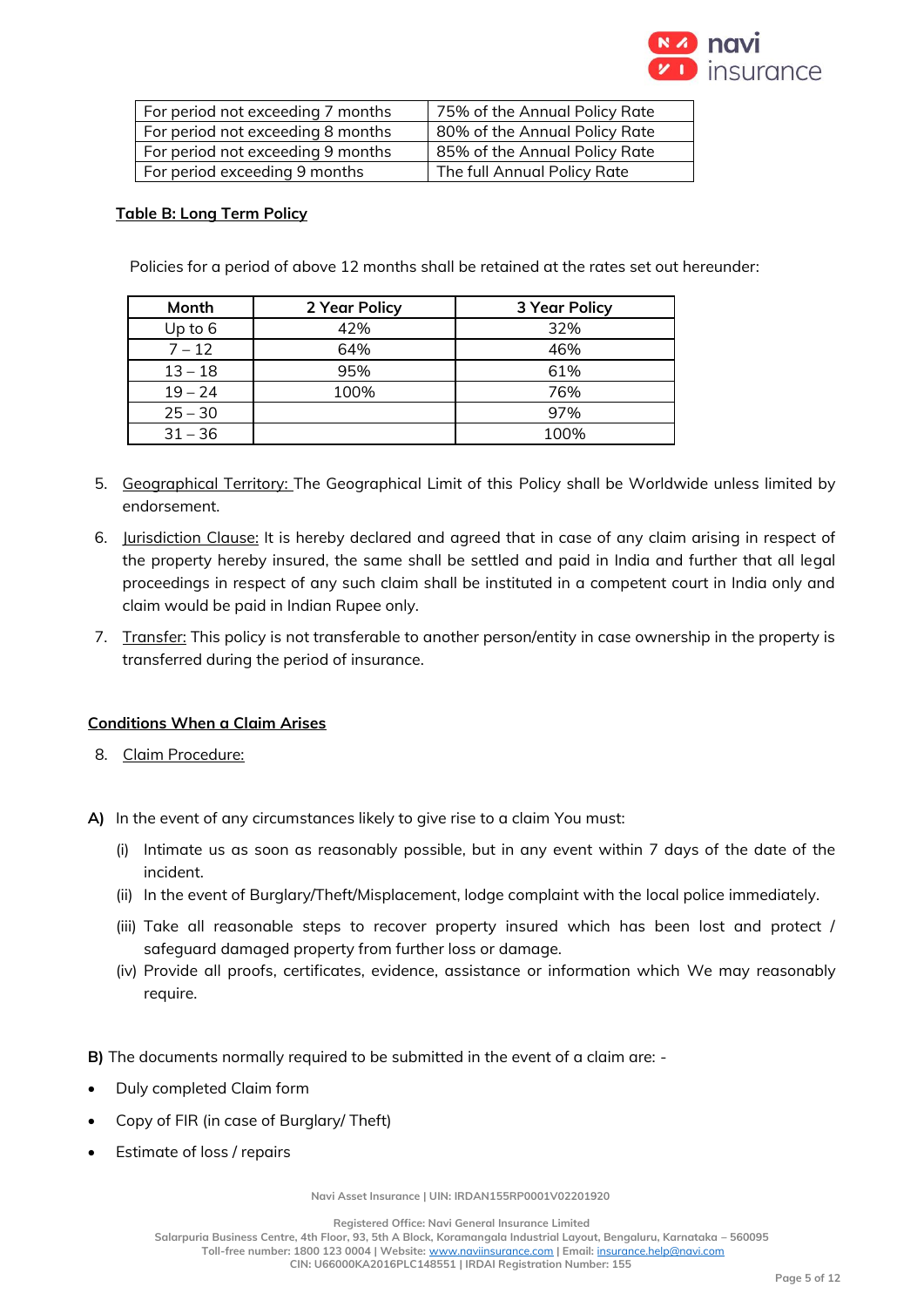

- Invoice/ Bills/Receipts
- Final Report (in case of Burglary/ Theft)
- Any other details/documents called for a specific loss

## **C)** Claim Payment:

All admissible claims under this policy shall be settled by Us within 30 working days from the date of receipt of all requisite claim/ investigation papers.

#### **D)** Basis of Indemnity

#### (i) Total Loss / Constructive Total Loss:

In the event of Total loss / Constructive Total Loss, we will pay Agreed value/ Market Value/ Replacement value as the case may be as mentioned in the schedule. Appropriate depreciation/deductible/salvage value, where applicable and as mentioned in the schedule will be deducted. We reserve the right to replace your property covered by a property of same make/model/specification/age. Our maximum liability to pay will not exceed the sum insured during the period of insurance.

Your property Insured will be deemed a Constructive Total loss when the aggregate cost of retrieval and / or repair exceeds the sum insured less applicable depreciation, if any as per terms and conditions of the policy.

(ii) Partial Loss:

In the event of partial loss of or damage to any property Insured, We will pay the cost and expense of repair to restore it to its condition immediately prior to the event that gave rise to the claim under the policy. Depreciation/Deductible/Salvage value where applicable and as mentioned in the schedule will be deducted. Our maximum liability to pay will not exceed the sum insured during the period of insurance.

- 9. Condition of Average: Unless specifically stated in the policy schedule, If the sum insured is less than the amount required to be insured as per provisions hereinabove, We will pay only such proportion as the sum insured bears to the amount required to be insured. Every property if more than one shall be subject to this condition separately.
- 10. Contribution: If at the time of the happening of any loss or damage covered in this Policy there shall be subsisting any other insurance of any nature whatsoever covering the same, whether effected by You or not, then We shall not be liable to pay or contribute more than its rateable proportion of such loss or damage.
- 11. Subrogation: Unless specifically stated in the policy schedule, You and any claimant under this Policy shall at our expense do and concur in doing and permit to be done all such acts and things that may be necessary or reasonably required by Us for the purpose of enforcing any right and remedies or obtaining relief or indemnity from other parties to which We shall be or would become entitled or subrogated upon We paying for or making good any loss or damage under this Policy whether such acts and things shall be or become necessary or required before or after Your indemnification by Us.

**Navi Asset Insurance | UIN: IRDAN155RP0001V02201920**

**Registered Office: Navi General Insurance Limited**

**Salarpuria Business Centre, 4th Floor, 93, 5th A Block, Koramangala Industrial Layout, Bengaluru, Karnataka – 560095 Toll-free number: 1800 123 0004 | Website:** [www.naviinsurance.com](http://www.naviinsurance.com/) **| Email:** [insurance.help@navi.com](mailto:insurance.help@navi.com) **CIN: U66000KA2016PLC148551 | IRDAI Registration Number: 155**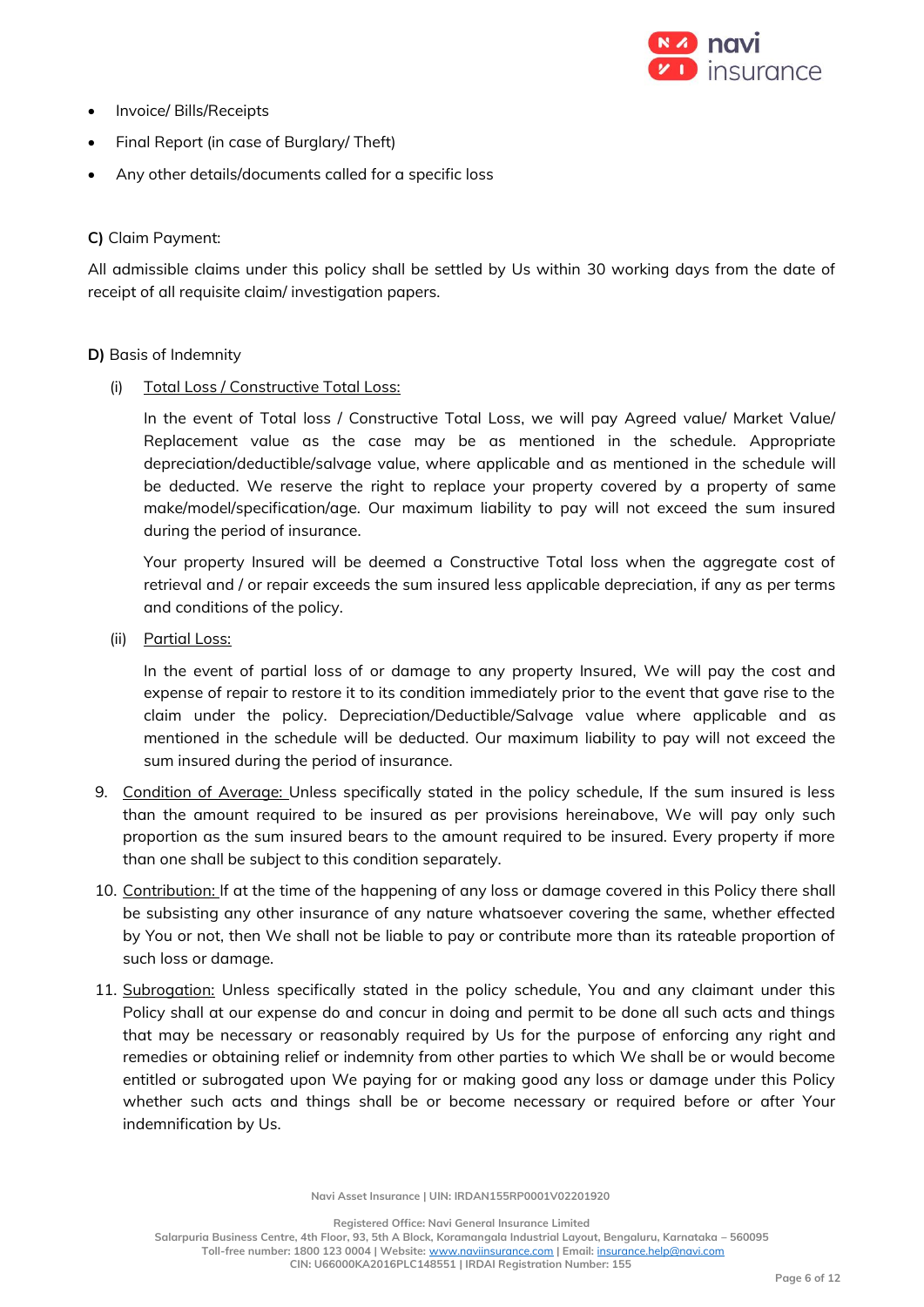

- 12. Fraud: If any claim under this Policy shall be in any respect fraudulent or if any fraudulent means or devices are used You to obtain any benefit under this Policy, all benefits and rights under the Policy shall be forfeited.
- 13. Arbitration: Should any dispute arise between You and Us on the quantum of amount payable, liability being otherwise admitted by us, such dispute will be referred to Arbitration proceedings in accordance with Arbitration and Conciliation Act of 1996 as amended from time to time. Further the making of an award by Arbitrator(s) shall be a condition precedent to any right of action or suit by You against Us.
- 14. Disclaimer: If We shall disclaim Our liability in any claim, and such claim shall not have been made the subject matter of a suit in a court of law within 12 months from the date of disclaimer, then the claim shall for all purposes be deemed to have been abandoned and shall not thereafter be recoverable under this Policy.

### **Conditions for renewal of the contract**

15. Renewal Notice: - The Company is not bound to accept any renewal premium or give notice that renewal is due. Under normal circumstances, renewal will not be refused except on the grounds of moral hazard, misrepresentation or fraud of the Insured.

#### **ENDORSEMENT**

### **1. Reinstatement of Sum Insured**

The insurance cover will be maintained to the full extent of the respective sums insured at all times during the period of insurance of this policy in consideration of which, upon the settlement of any loss under this policy, pro-rata premium at the policy rate for the unexpired period for the amount of such loss paid (not exceeding the respective sum insured) shall be payable by You to Us. The additional premium referred to above shall be deducted from the net claim amount payable under the policy. Provided that Our liability will be limited to twice the respective Sum Insured during the entire period of insurance in respect of any loss or damage.

Subject otherwise to the terms, conditions, limitations and exceptions of the Policy.

### **2. Screen Damage (For Items with Digital Screen)**

It is understood and agreed that We shall pay under this policy in respect of loss or damage to the screen and display of the property insured resulting from an accident during the period of insurance and not as mentioned under scope of cover.

Subject otherwise to the terms, conditions, limitations and exceptions of the Policy.

## **3. Liquid Damage**

It is understood and agreed that We shall pay under this policy only in respect of loss or damage to the property insured resulting from ingress of any type of liquid or water during the period of insurance and not as mentioned under scope of cover.

Subject otherwise to the terms, conditions, limitations and exceptions of the Policy.

#### **4. Accidental Damage**

It is understood and agreed that We shall pay under this policy only in respect of loss or damage to the property insured resulting from an accident including Screen/Liquid damages during the period of insurance and not as mentioned under scope of cover.

**Navi Asset Insurance | UIN: IRDAN155RP0001V02201920**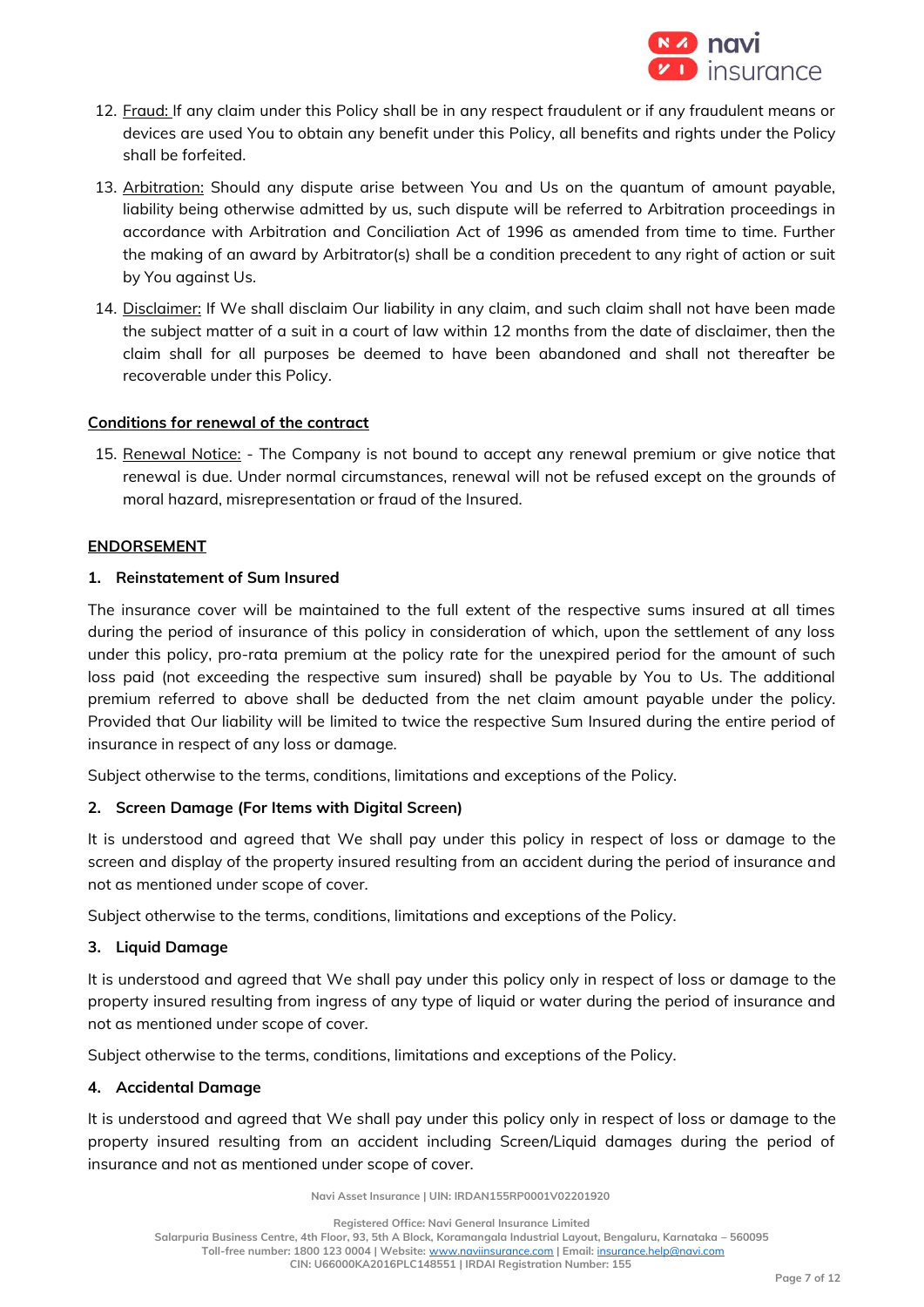

Subject otherwise to the terms, conditions, limitations and exceptions of the Policy.

# **5. Burglary & Theft**

It is understood and agreed that We shall pay under this policy in respect of loss or damage to the property insured due to an act of Burglary & Theft and not as mentioned under scope of cover.

Subject otherwise to the terms, conditions, limitations and exceptions of the Policy.

# **6. Fire & Act of God Perils**

It is understood and agreed that We shall pay under this policy in respect of loss or damage to the property insured caused by Fire, lightening and Act of God Perils during the period of insurance and not as mentioned under scope of cover.

Subject otherwise to the terms, conditions, limitations and exceptions of the Policy.

# **7. Extended Warranty (After expiry of Manufacturer Warranty)**

It is understood and agreed that We shall pay under this policy only in respect of loss or damage to the property insured due to mechanical, electrical and electronic breakdown arising out of Manufacturing defects or faulty workmanship to the extent provided under Manufacturer's Warranty supported by an invoice. This extension shall commence on the expiry of the manufacturer's warranty period and continues for the period of cover mentioned in this policy, giving a seamless protection for extended period.

Subject otherwise to the terms, conditions, limitations and exceptions of the Policy.

# **8. Deletion of Exclusion:**

It is understood and agreed that exclusion # ……. stands deleted and hence covered under the scope of the policy.

Subject otherwise to the terms, conditions, limitations and exceptions of the Policy.

### **GRIEVANCE REDRESSAL**

At Navi General Insurance, we want your relationship with insurance to soar beyond what you've experienced yet. To understand, appreciate, and enjoy insurance—we're here for you. You can connect with us on the following channels.

- **a.** Call us on our Toll Free **1800 123 0004** for any queries that you may have!
- **b.** Email your queries to [insurance.help@navi.com.](mailto:insurance.help@navi.com)
- **c.** For Senior Citizens, we have a special cell and our Senior Citizen Customers can email us at [seniorcare@navi.com](mailto:seniorcare@navi.com) for priority resolution.
- **d.** Visit our website [www.naviinsurance.com](http://www.naviinsurance.com/) to register your policy related requests.
- **e.** Please walk into any of our branches or partner locations
- **f.** You can also dispatch your letters to us at:

### **Navi General Insurance Limited**

Corporate Office: Salarpuria Business Centre,

4th B Cross Road, 5th Block,

**Navi Asset Insurance | UIN: IRDAN155RP0001V02201920**

**Registered Office: Navi General Insurance Limited**

**Salarpuria Business Centre, 4th Floor, 93, 5th A Block, Koramangala Industrial Layout, Bengaluru, Karnataka – 560095**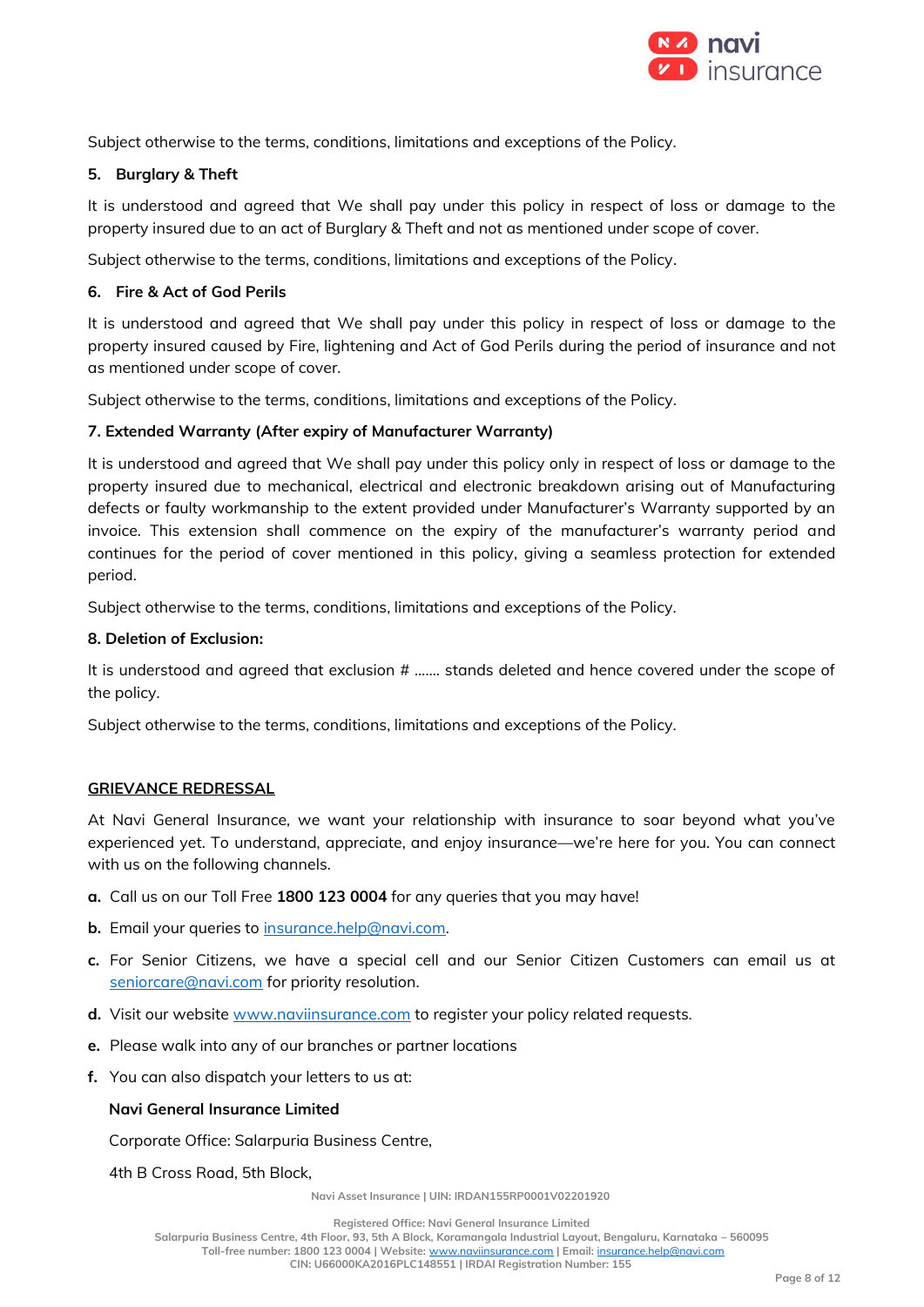

Koramangala Industrial Layout,

Bengaluru, Karnataka – 560095

We request you to please mention your complete details: Full Name, Policy Number and Contact Details in all your communications, to enable our customer experience expert to connect with you and provide you with the quickest possible solution.

We'll make sure to acknowledge your service request within 3 working days—and try and resolve it to your satisfaction within 15 working days. That's a promise!

## **Escalation**

**Level 1**: While we attempt to give you best-in-class and prompt resolution for any concerns—sometimes it may not be perfect. If you felt that you weren't offered a perfect resolution, please feel free to share your feedback to our Customer Experience team at [Manager.CustomerExperience@navi.com.](mailto:Manager.CustomerExperience@navi.com)

### **Level 2:**

If you still are not happy about the resolution provided, then you may please write to our Head Customer Experience and Redressal Manager at [Head.CustomerExperience@navi.com](mailto:Head.CustomerExperience@navi.com) or contact GRO at **022- 40018100.**

### **Level 3:**

If you are not happy with the resolution, you may approach IRDAI by calling on the Toll-Free no. **155255 (or) 1800 4254 732.** You can also register an online complaint on the website [http://igms.irda.gov.in.](http://igms.irda.gov.in/)

If your concern remains unresolved till one month from the date of registering your complaint, you may please approach the Insurance Ombudsman for redressal. To know who your Insurance Ombudsman is, simply refer to the Ombudsman list overleaf.

Contact details of Insurance Ombudsman are available at our website [www.naviinsurance.com](http://www.naviinsurance.com/)

#### **OMBUDSMAN AND ADDRESSES: Refer the below link** <http://ecoi.co.in/ombudsman.html>

### **NAMES OF OMBUDSMAN AND ADDRESSES OF OMBUDSMAN CENTRES**

| <b>S. No.</b> | <b>Contact Details</b>                                                                                                                                                                                                                                                        | Jurisdiction of Office                                                              |
|---------------|-------------------------------------------------------------------------------------------------------------------------------------------------------------------------------------------------------------------------------------------------------------------------------|-------------------------------------------------------------------------------------|
| 1.            | <b>AHMEDABAD</b><br>Office of the Insurance Ombudsman,<br>Jeevan Prakash Building, 6th Floor,<br>Tilak Marg, Relief Road,<br>Ahmedabad - 380 001.<br>Tel.: 079 - 25501201/02/05/06<br>Email: bimalokpal.ahmedabad@ecoi.co.in                                                  | State of Gujarat and Union Territories of<br>Dadra & Nagar Haveli and Daman and Diu |
| 2.            | <b>BENGALURU</b><br>Office of the Insurance Ombudsman,<br>Jeevan Soudha Building,<br>PID No. 57-27-N-19,<br>Ground Floor, 19/19, 24th Main Road,<br>JP Nagar, 1st Phase,<br>Bengaluru - 560 078.<br>Tel.: 080 - 26652048 / 26652049<br>Email: bimalokpal.bengaluru@ecoi.co.in | Karnataka                                                                           |

**Navi Asset Insurance | UIN: IRDAN155RP0001V02201920**

**Registered Office: Navi General Insurance Limited**

**Salarpuria Business Centre, 4th Floor, 93, 5th A Block, Koramangala Industrial Layout, Bengaluru, Karnataka – 560095 Toll-free number: 1800 123 0004 | Website:** [www.naviinsurance.com](http://www.naviinsurance.com/) **| Email:** [insurance.help@navi.com](mailto:insurance.help@navi.com)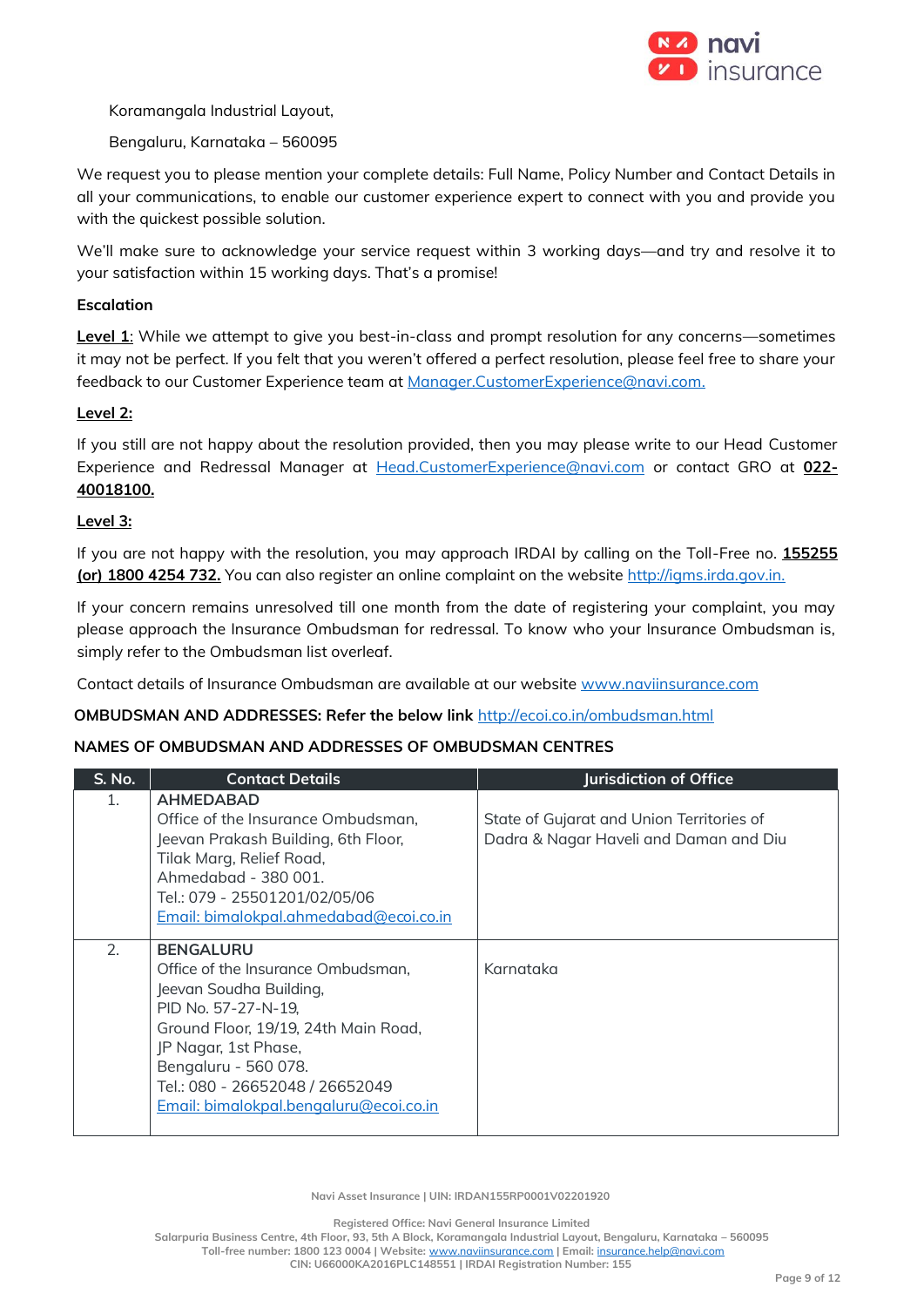

| 3.<br>4.         | <b>BHOPAL</b><br>Office of the Insurance Ombudsman,<br>Janak Vihar Complex, 2nd Floor,<br>6, Malviya Nagar, Opp. Airtel Office,<br>Near New Market, Bhopal - 462 003.<br>Tel.: 0755 - 2769201 / 2769202<br>Fax: 0755 - 2769203<br>Email: bimalokpal.bhopal@ecoi.co.in<br><b>BHUBANESHWAR</b><br>Officeof the Insurance Ombudsman,<br>62, Forest Park, Bhubneshwar - 751 009.<br>Tel.: 0674 - 2596461 / 2596455<br>Fax: 0674 - 2596429 | States of Madhya Pradesh and Chattisgarh<br>State of Orissa                                                                        |
|------------------|---------------------------------------------------------------------------------------------------------------------------------------------------------------------------------------------------------------------------------------------------------------------------------------------------------------------------------------------------------------------------------------------------------------------------------------|------------------------------------------------------------------------------------------------------------------------------------|
|                  | Email: bimalokpal.bhubaneswar@ecoi.co.in                                                                                                                                                                                                                                                                                                                                                                                              |                                                                                                                                    |
| 5.               | <b>CHANDIGARH</b><br>Office of the Insurance Ombudsman,<br>S.C.O. No. 101, 102 & 103, 2nd Floor,<br>Batra Building, Sector 17 - D,<br>Chandigarh - 160 017.<br>Tel.: 0172 - 2706196 / 2706468<br>Fax: 0172 - 2708274<br>Email: bimalokpal.chandigarh@ecoi.co.in                                                                                                                                                                       | States of Punjab, Haryana, Himachal Pradesh,<br>Jammu & Kashmir and Union territory of<br>Chandigarh                               |
| 6.               | <b>CHENNAI</b><br>Office of the Insurance Ombudsman,<br>Fatima Akhtar Court, 4th Floor, 453,<br>Anna Salai, Teynampet,<br>Chennai - 600 018.<br>Tel.: 044 - 24333668 / 24335284<br>Fax: 044 - 24333664<br>Email: bimalokpal.chennai@ecoi.co.in                                                                                                                                                                                        | State of Tamil Nadu and Union Territories -<br>Pondicherry Town and Karaikal (which are part of<br>Union Territory of Pondicherry) |
| $\overline{7}$ . | <b>DELHI</b><br>Office of the Insurance Ombudsman,<br>2/2 A, Universal Insurance Building,<br>Asaf Ali Road, New Delhi - 110 002.<br>Tel.: 011 - 23232481 / 23213504<br>Fax: 011 - 23230858<br>Email: bimalokpal.delhi@ecoi.co.in                                                                                                                                                                                                     | State of Delhi                                                                                                                     |
| 8.               | <b>GUWAHATI</b><br>Office of the Insurance Ombudsman,<br>Jeevan Nivesh, 5th Floor,<br>Nr. Panbazar Over Bridge, S.S. Road,<br>Guwahati - 781001 (ASSAM).<br>Tel.: 0361 - 2132204 / 2132205<br>Fax: 0361 - 2732937<br>Email: bimalokpal.quwahati@ecoi.co.in                                                                                                                                                                            | States of Assam, Meghalaya, Manipur, Mizoram,<br>Arunachal Pradesh, Nagaland and Tripura                                           |

**Registered Office: Navi General Insurance Limited**

**Salarpuria Business Centre, 4th Floor, 93, 5th A Block, Koramangala Industrial Layout, Bengaluru, Karnataka – 560095**

**Toll-free number: 1800 123 0004 | Website:** [www.naviinsurance.com](http://www.naviinsurance.com/) **| Email:** [insurance.help@navi.com](mailto:insurance.help@navi.com)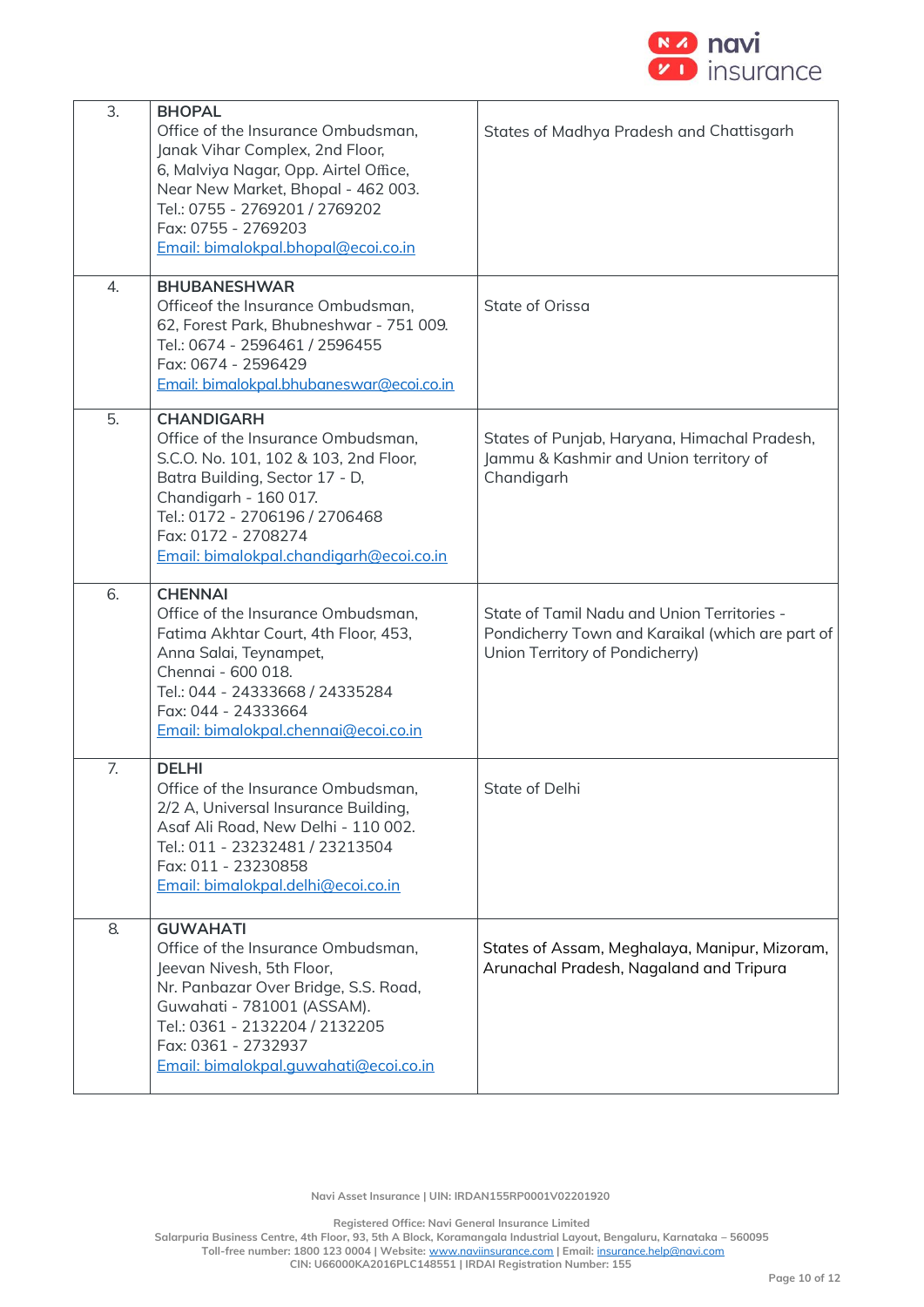

| 9.<br>10. | <b>HYDERABAD</b><br>Office of the Insurance Ombudsman,<br>6-2-46, 1st floor, "Moin Court",<br>Lane Opp. Saleem Function Palace,<br>A. C. Guards, Lakdi-Ka-Pool,<br>Hyderabad - 500 004.<br>Tel.: 040 - 65504123 / 23312122<br>Fax: 040 - 23376599<br>Email: bimalokpal.hyderabad@ecoi.co.in<br><b>JAIPUR</b> | States of Andhra Pradesh, Telangana and Union<br>Territory of Yanam - a part of the Union Territory<br>of Pondicherry                                                                                                                                                                                                                                                                                                                                                                       |
|-----------|--------------------------------------------------------------------------------------------------------------------------------------------------------------------------------------------------------------------------------------------------------------------------------------------------------------|---------------------------------------------------------------------------------------------------------------------------------------------------------------------------------------------------------------------------------------------------------------------------------------------------------------------------------------------------------------------------------------------------------------------------------------------------------------------------------------------|
|           | Office of the Insurance Ombudsman,<br>Jeevan Nidhi - Il Bldg., Gr. Floor,<br>Bhawani Singh Marg, Jaipur - 302 005.<br>Tel.: 0141 - 2740363<br>Email: bimalokpal.jajpur@ecoi.co.in                                                                                                                            | State of Rajasthan                                                                                                                                                                                                                                                                                                                                                                                                                                                                          |
| 11.       | <b>ERNAKULAM</b><br>Office of the Insurance Ombudsman,<br>2nd Floor, Pulinat Bldg.,<br>Opp. Cochin Shipyard, M. G. Road,<br>Ernakulam - 682 015.<br>Tel.: 0484 - 2358759 / 2359338<br>Fax: 0484 - 2359336<br>Email: bimalokpal.ernakulam@ecoi.co.in                                                          | Kerala, Lakshadweep, Mahe-a part of<br>Pondicherry                                                                                                                                                                                                                                                                                                                                                                                                                                          |
| 12        | <b>KOLKATA</b><br>Office of the Insurance Ombudsman,<br>Hindustan Bldg. Annexe, 4th Floor,<br>4, C.R. Avenue, Kolkata - 700 072.<br>Tel.: 033 - 22124339 / 22124340<br>Fax: 033 - 22124341<br>Email: bimalokpal.kolkata@ecoi.co.in                                                                           | States of West Bengal, Sikkim and Union<br>Territories of Andaman and Nicobar Islands                                                                                                                                                                                                                                                                                                                                                                                                       |
| 13.       | <b>LUCKNOW</b><br>Office of the Insurance Ombudsman,<br>6th Floor, Jeevan Bhawan,<br>Phase-II, Nawal Kishore Road,<br>Hazratganj, Lucknow - 226 001.<br>Tel.: 0522 - 2231330 / 2231331<br>Fax: 0522 - 2231310<br>Email: bimalokpal.lucknow@ecoi.co.in                                                        | District of Uttar Pradesh: Lalitpur, Jhansi,<br>Mahoba, Hamirpur, Banda, Chitrakoot,<br>Allahabad, Mirzapur, Sonbhabdra, Fatehpur,<br>Pratapgarh, Jaunpur, Varansi, Gazipur, Jalaun,<br>Kanpur, Lucknow, Unnao, Sitapur, Lakhimpur,<br>Bahraich, Barabanki, Raebareli, Sravasti, Gonda,<br>Faizabad, Amethi, Kaushambi, Balrampur, Basti,<br>Ambedkarnagar, Sulanpur, Maharajganj,<br>Santkabirnagar, Azamgarh, Kaushinagar,<br>Gorkhpur, Deoria, Mau, Chandauli, Ballia,<br>Sidharathnagar |
| 14.       | <b>MUMBAI</b><br>Office of the Insurance Ombudsman,<br>3rd Floor, Jeevan Seva Annexe, S. V. Road,<br>Santacruz (W), Mumbai - 400 054.<br>Tel.: 022 - 26106552 / 26106960<br>Fax: 022 - 26106052<br>Email: bimalokpal.mumbai@ecoi.co.in                                                                       | States of Goa, Mumbai Metropolitan<br>Region excluding Navi Mumbai & Thane                                                                                                                                                                                                                                                                                                                                                                                                                  |

**Navi Asset Insurance | UIN: IRDAN155RP0001V02201920**

**Registered Office: Navi General Insurance Limited**

**Salarpuria Business Centre, 4th Floor, 93, 5th A Block, Koramangala Industrial Layout, Bengaluru, Karnataka – 560095**

**Toll-free number: 1800 123 0004 | Website:** [www.naviinsurance.com](http://www.naviinsurance.com/) **| Email:** [insurance.help@navi.com](mailto:insurance.help@navi.com)